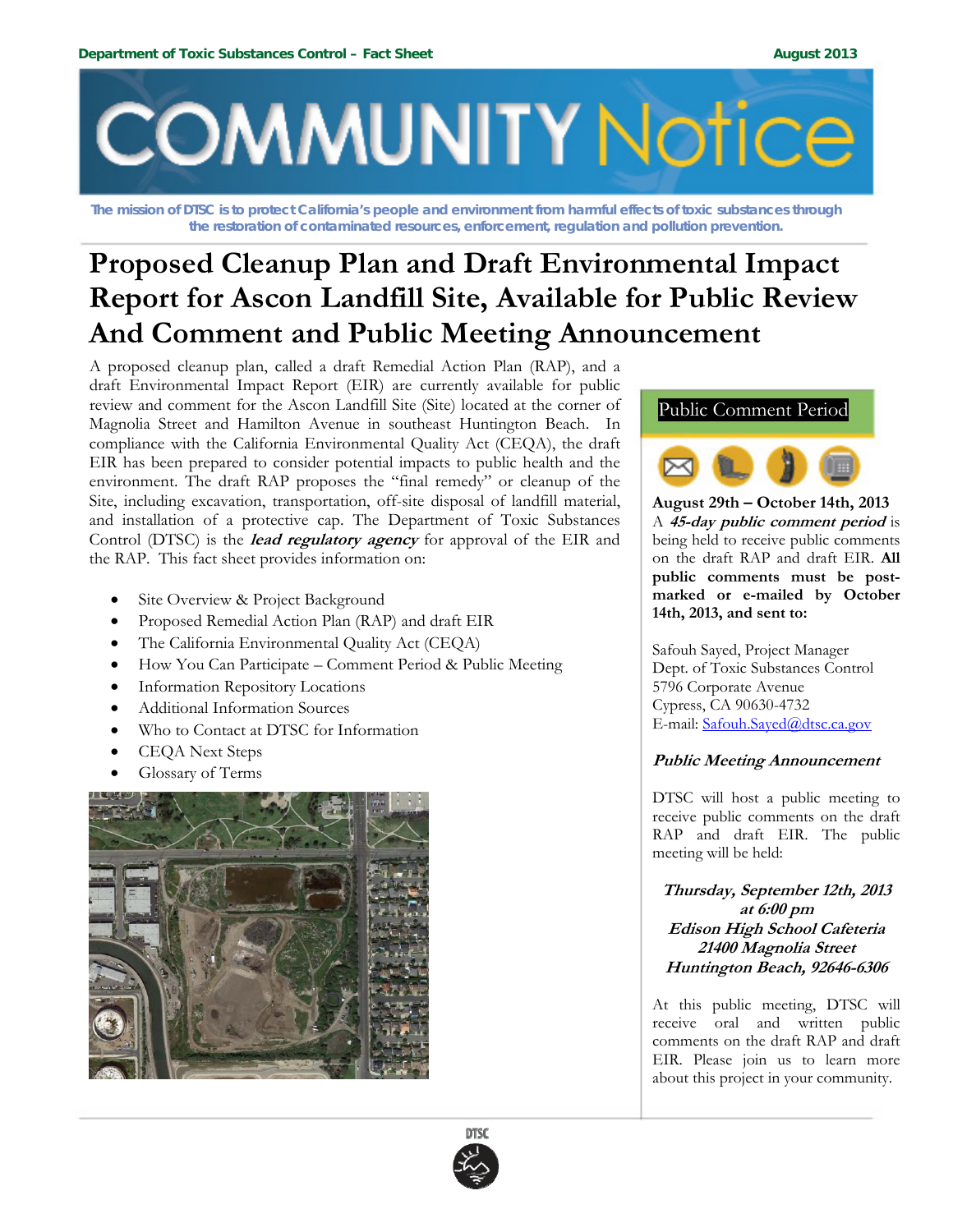#### **Department of Toxic Substances Control**

#### **Site Overview**

Ascon Landfill Site (the "Site") was owned by the Garrish Brothers from 1938 to 1950 and by the Steverson Brothers from 1950 to 1984, and was operating as a permitted landfill from 1938 to 1984. In its earliest years, Huntington Beach had not yet developed in the southeast district of the city, and this area was comprised primarily of agricultural and oil production uses. Industrial and oil field wastes were disposed at the landfill from 1938 to 1971. After 1971, construction debris was disposed at the Site until it was closed in 1984.

The Site contains various types of liquid and solid waste in buried pits, surface piles of concrete, rebar and other construction debris, and fenced, open lagoons (ponds).

The Site has undergone several changes of ownership and environmental investigations since 1984. In 2003, DTSC and some of the Ascon Landfill Site Responsible Parties (RPs) entered into a Consent Order with the State of California for the Site's cleanup.

#### **Project Background**

Since the Consent Order in 2003, significant work has been conducted at the Site, both to improve current site conditions and prepare for the final cleanup. Activities at the Site have included extensive field investigations, strengthening of perimeter earthen berms, removal of significant volumes of waste materials, Site-wide stormwater controls, groundwater monitoring and improvements to site security.

#### **Proposed Remedial Action Plan (RAP) and draft EIR**

Current work now focuses on the public process and environmental evaluation for the final remedy to remediate the Site. DTSC determined that chemicals located in areas of the Site as a result of past operations, are above DTSC's protective standards. Thus, DTSC requires development and implementation of an overall cleanup plan (the RAP) for the entire Site to ensure longterm public safety.

The draft RAP, as recommended by DTSC in the draft EIR, proposes excavation and off-site disposal of up to about 32,000 cubic yards (up to approximately 2,400 oneway truckloads) of landfill materials, consolidation of the remaining materials, and installation of a protective cap to cover landfill materials considered safe to remain encapsulated on-site. Activities also include excavation of Site materials to appropriate depths from the City of Huntington Beach rights-of-way along Hamilton Avenue and Magnolia Street, creation of two storm water detention basins, and installation of an internal perimeter road, and new Site fencing. The protective cap would be graded to create appropriate slopes for storm water runoff and collection, and will be planted with vegetation.

The project will be conducted under DTSC oversight and a restrictive covenant will be recorded to prevent incompatible future land use. Ultimate future land use is determined through a separate public process with the City of Huntington Beach.

The draft EIR also includes an evaluation of three additional alternatives to remediate the Site, including a 1) "No Project Alternative" (essentially leaving the Site in its existing condition), 2) a "Source Removal with Off-Site Disposal Alternative," (removing nearly all of the waste materials from the Site), and 3) "Lower – Intensity Extended Schedule Alternative" (less intense construction activities occurring over a longer period of time).

# **The California Environmental Quality Act (CEQA)**

CEQA is a State law that requires a project's lead agency to consider and disclose potential adverse environmental impacts of its proposed actions before approving them. As the lead agency for the cleanup Project, DTSC has determined than an **EIR** must be prepared to assess the potential environmental effects and solicit public input. The first step in the **EIR** process was to prepare a **Notice of Preparation (NOP)** and Initial Study for the draft EIR. The NOP and Initial Study were made available for a 30-day public review period from April 4th to May 3rd, 2013.

During the NOP public review period, the first of two public **scoping** meetings were held for the Project on April 23, 2013, at Edison High School Cafeteria, 21400 Magnolia Street, Huntington Beach, 92646. This first meeting was held in the local neighborhood for the local community. A second scoping meeting was held on Wednesday, May 1, 2013, at City of Huntington Beach, City Council Chambers, 2000 Main Street, Huntington Beach, 92648, intended for public agencies, including City officials. This second meeting also was open to the general public. The meetings provided the public and public agencies the opportunity to contribute input as to the scope and content of the environmental information that should be included in the draft EIR.

DTSC is issuing the **Notice of Availability (NOA)** and Notice of Public Hearing for the Draft **EIR**. The **NOA** is made available to solicit comments from the public and public agencies on the content of the environmental information included in the Draft EIR. The Draft **EIR** describes the Site's existing conditions, analyzes potential adverse impacts, and identifies measures to avoid, reduce, or mitigate adverse impacts of the remedial process, as available and feasible.

Subsequent steps DTSC will take following the 45-day review period of the draft **EIR** will include the following:

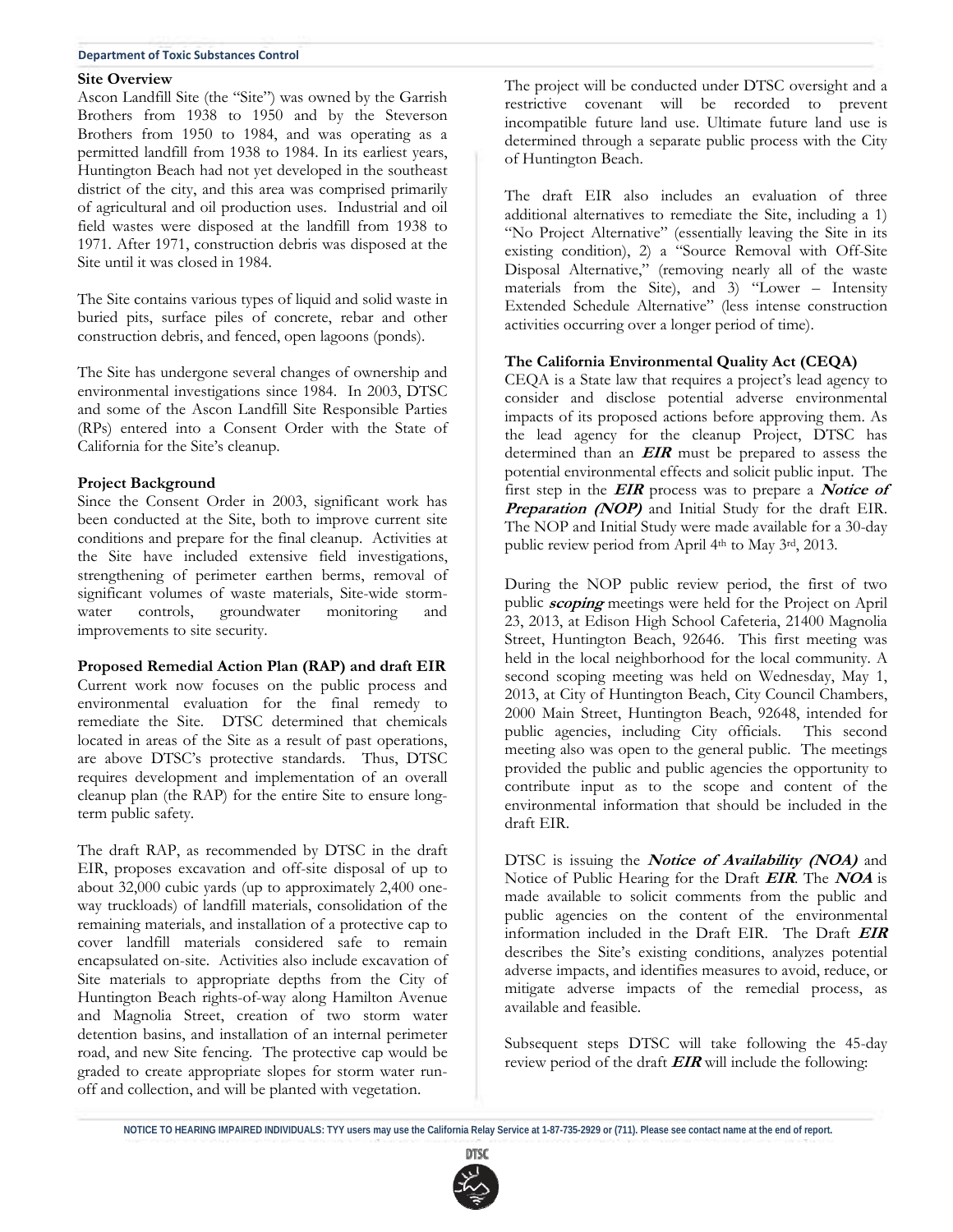#### **Department of Toxic Substances Control**

- Prepare and certify Final **EIR**, which will include written responses to comments received during the 45-day public review period.
- Prepare a **Mitigation Monitoring and Reporting Program (MMRP)** to ensure mitigation measures and project design features are implemented during final remedy clean-up activities.
- Make a decision on the selected remedial action and file the **Notice of Determination** (**NOD**) with the State Clearinghouse.

## **How You Can Participate – Comment Period & Public Meeting**

We want to know what you think of the draft RAP and draft EIR that proposes a final remedial plan to address environmental impacts for the Site. **The 45-day public comment period of the draft RAP and draft EIR begins August 29th, and ends October 14th, 2013. All public comments must be postmarked or e-mailed no later than October 14th, 2013, and sent to:** 

Safouh Sayed, DTSC Project Manager Department of Toxic Substances Control 5796 Corporate Avenue Cypress, CA 90630-4732 E-mail: Safouh.Sayed@dtsc.ca.gov

DTSC will consider and respond to all public comments received during the public comment period. Responses to public comments will be included in the Final EIR to be prepared for the project.

**DTSC is also hosting a public meeting to present the draft RAP proposal, draft EIR and receive public comments. The public meeting is planned for Thursday, September 12th, 2013, at 6:00 pm, at Edison High School Cafeteria, 21400 Magnolia Street, Huntington Beach, 92646-6306. Please join us to learn more about this project's important milestone in your community.** 

#### **Information Repository Locations**

Project documents including the draft RAP and daft EIR are available for public review at the following Information Repositories:

Huntington Beach Central Library 7111 Talbert Avenue Huntington Beach, CA 92648-1232 (714) 842-4481 Monday – 1pm to 9pm Tue, Wed, Thurs – 9am to 9pm Fri, Sat – 9am to 5pm Sunday – Closed

Banning Branch Library 9281 Banning Avenue Huntington Beach, CA 92646-8302 (714) 375-5005 Wed, Thurs – 10am to 7pm Fri, Sat – 9am to 5pm Sun, Mon, Tues – Closed

Department of Toxic Substances Control 5796 Corporate Avenue Cypress, CA 90630-4732 (714) 484-5337 Mon – Fri 8am – 5pm Please contact Ms. Julie Johnson at the above number to make an appointment.

### **Additional Information Sources**

Site documents are also available for electronic review on DTSC's EnviroStor website www.EnviroStor.dtsc.ca.gov. Enter "Huntington Beach" as the City and select "Ascon Landfill Site" in the list of projects within the scroll-down menu. Then, click on "Ascon Landfill Site" again on the map (pop-up window). Then, click on the "Community Involvement" tab for a list of the documents available for review. **If you would like DTSC to notify you via e-mail when new EnviroStor documents, such as workplans and reports, are available online for this site, please click on the "Sign Up for E-mail Alerts" link to the right of the site name, and complete the sign up form.**

Documents made available to the public by DTSC can be made available in an alternate format (i.e., Braille, large print, etc.) or in another language as appropriate, in accordance with State and Federal law. Please contact Stacey Lear, DTSC Public Participation Specialist, for assistance with alternative formats.

## **Whom to Contact at DTSC for Information**

If you have any questions about the Ascon Landfill Site project, draft RAP, draft EIR or other related project activities, please contact the following DTSC staff:

Safouh Sayed, DTSC Project Manager Department of Toxic Substances Control 5796 Corporate Avenue Cypress, CA 90630-4732 E-mail: Safouh.Sayed@dtsc.ca.gov (714) 484-5478

Stacey Lear, DTSC Public Participation Specialist 5796 Corporate Avenue Cypress, CA 90630-4732 E-mail: Stacey.Lear@dtsc.ca.gov (714) 484-5354

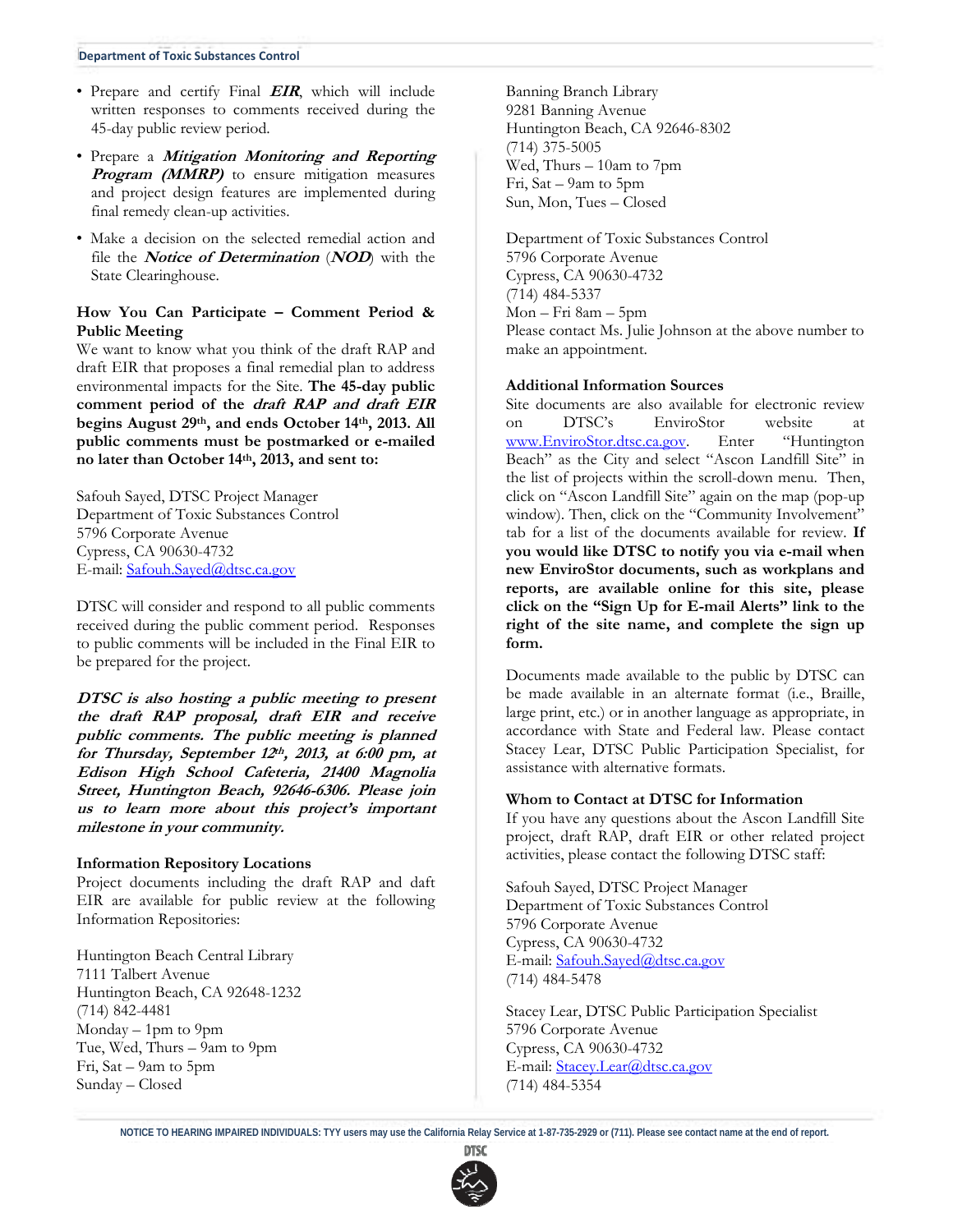#### **Department of Toxic Substances Control**

#### **Next Steps**

Upon DTSC approval of the RAP and EIR, field work could begin as early as winter 2015.

#### **Media Inquiries**

Sandy Nax, Public Information Officer Department of Toxic Substances Control P.O. Box 806 Sacramento, CA 95812-0806 (916) 327-6114 E-mail: Sandy.Nax@dtsc.ca.gov

*For more information about the Ascon Landfill site visit www.EnviroStor.dtsc.ca.gov, or www.ascon-hb.com. For more information about our department, please visit our website at www.dtsc.ca.gov.* 

### **Notice to Hearing Impaired Individuals**

TDD users can use the California Relay Service at 1-888-877-5378 to reach Stacey Lear, DTSC Public Participation Specialist (714) 484-5354 or toll-free 1-866-495-5651.

#### **Glossary of Terms:**

**California Environmental Quality Act (CEQA):**  Enacted in 1970 to provide long-term environmental protection, this law requires that governmental decisionmakers and public agencies study the environmental effects of proposed activities and that significant adverse effects be avoided or reduced where feasible.

**Environmental Impact Report (EIR):** A report designed to examine the potential environmental impacts of a project.

**Lead Regulatory Agency:** The public agency responsible for decision making on a project.

**Mitigation Monitoring and Reporting Program (MMRP):** The purpose of a MMRP is to discuss feasible measures to avoid or substantially reduce the significant environmental impacts from a project identified in the EIR. The MMRP is a working guide to facilitate not only the implementation of mitigation measures, but also ensure the monitoring, compliance, and reporting activities of the DTSC and any monitors it may designate. The MMRP is adopted at the time the EIR is certified.

**Notice of Availability (NOA):** A notice provided to the public and public agencies and filed with the California State Clearinghouse after completion of the Draft EIR and to request input on the content of the **EIR.** 

**Notice of Determination (NOD):** Formal notice filed with the California State Clearinghouse after the Final EIR is prepared indicating the lead agency approval decision on a project**.**

**Notice of Preparation (NOP):** A notice that is sent by the lead agency to notify the public and public agencies that an Initial Study has been prepared and that an **EIR**  will be prepared and to request input on the content of the **EIR.**

**Scoping:** A process to gain input from agencies and the public regarding the content of the **EIR.**